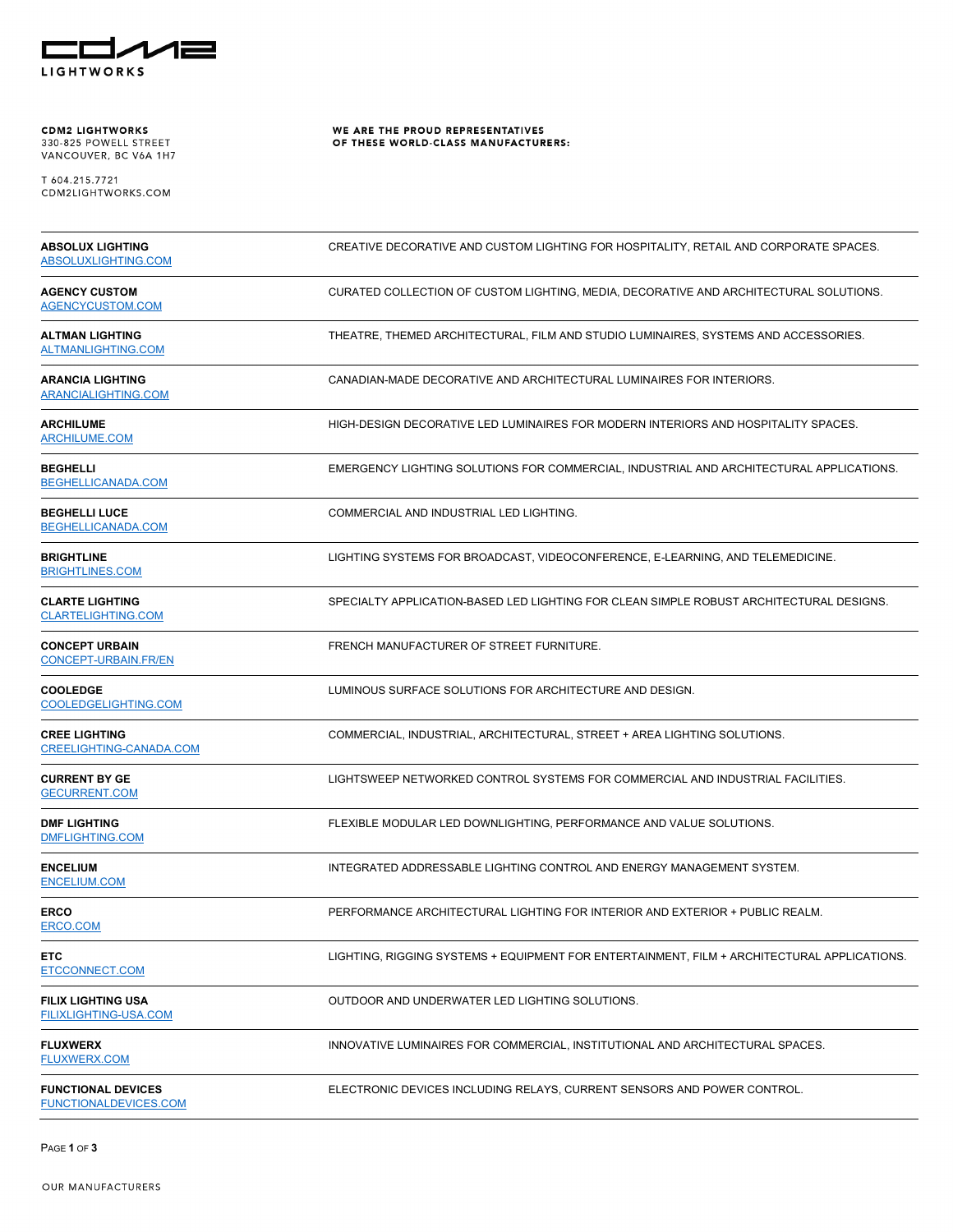

**CDM2 LIGHTWORKS**<br>330-825 POWELL STREET<br>VANCOUVER, BC V6A 1H7

T 604.215.7721<br>CDM2LIGHTWORKS.COM

WE ARE THE PROUD REPRESENTATIVES<br>OF THESE WORLD-CLASS MANUFACTURERS:

| <b>HUNZA</b><br><b>HUNZALIGHTING.COM</b>                       | PURE ARCHITECTURAL LANDSCAPE AND EXTERIOR LIGHTING.                                        |
|----------------------------------------------------------------|--------------------------------------------------------------------------------------------|
| <b>IGUZZINI</b><br><b>IGUZZINI.COM</b>                         | THE ITALIAN LEADER IN OUTDOOR AND INDOOR ARCHITECTURAL LIGHTING.                           |
| <b>IMPERIAL SIGN CORPORATION</b><br><b>IMPERIALSIGN.COM</b>    | CUSTOM SIGNAGE, LIGHTING, ART AND BRANDING PIECES.                                         |
| <b>INTRA-LIGHTING</b><br><b>INTRA-LIGHTING.US</b>              | INNOVATIVE ARCHITECTURAL AND DECORATIVE LIGHTING SOLUTIONS.                                |
| <b>JLC-TECH</b><br>JLC-TECH.COM                                | BUILDING-INTEGRATED LED LINEAR LIGHTING FOR A SUSPENDED GRID CEILING SYSTEM.               |
| <b>KKDC</b><br><b>KKDC.LIGHTING/EN</b>                         | SMALL-SCALE AND LINEAR LED LIGHTING SOLUTIONS.                                             |
| <b>LED LINEAR</b><br>LEDLINEARUSA.COM                          | SCALABLE LINEAR LED LUMINAIRES INCLUDING FLEXIBLE AND CURVABLE SYSTEMS.                    |
| <b>LEGRAND WATTSTOPPER</b><br><b>LEGRAND.CA</b>                | DIVERSE RANGE OF SCALABLE CONTROL SOLUTIONS FROM SENSORS TO DIGITAL SYSTEMS.               |
| <b>LIGHTGLASS</b><br>LIGHTGLASSLIGHTING.COM                    | SIMULATED WINDOWS AND SKYLIGHTS.                                                           |
| <b>LIGHTING SERVICES INC. (LSI)</b><br>LIGHTINGSERVICESINC.COM | SPECIFICATION AND MUSEUM-GRADE TRACK, ACCENT, DISPLAY AND LED LIGHTING SYSTEMS.            |
| <b>LOUIS POULSEN</b><br>LOUISPOULSEN.COM                       | DANISH DESIGNED DECORATIVE ARCHITECTURAL AND OUTDOOR LIGHTING.                             |
| <b>LUMENPULSE</b><br>LUMENPULSE.COM                            | HIGH-PERFORMANCE EXTERIOR AND INTERIOR ARCHITECTURAL LED LIGHTING.                         |
| <b>LUMENTRUSS</b><br>LUMENTRUSS.COM                            | LED TECHNOLOGY ARCHITECTURALLY INTEGRATED INTO ALUMINUM PROFILES AND INSTALLATION DETAILS. |
| <b>LUMENWERX</b><br>LUMENWERX.COM                              | ARCHITECTURAL LED LIGHTING IN RECESSED, SURFACE AND PENDANT CONFIGURATIONS.                |
| <b>LUX DYNAMICS</b><br>LUXDYNAMICS.COM                         | LIGHTING FOR SPORTS COURTS, GYMS, ARENAS, POOLS, ARCHITECTURAL + INDUSTRIAL SPACES.        |
| <b>LUXR</b><br>LUXRLED.COM                                     | SMALL-SCALE MODULAR LIGHTING FOR OUTDOOR ENVIRONMENTS                                      |
| <b>MESHSMART</b><br><b>MESHSMART.COM</b>                       | SMART, EFFICIENT AND AFFORDABLE CONTROL NETWORK TECHNOLOGY FOR OUTDOOR LIGHTING.           |
| <b>METEOR LIGHTING</b><br>METEOR-LIGHTING.COM                  | HIGH PERFORMANCE LED CYLINDERS, RECESSED DOWNLIGHTS, HIGH CEILING + LANDSCAPE SOLUTIONS.   |
| <b>MOJO ILLUMINATION</b><br><b>MOJOILLUM.COM</b>               | PERSONALIZED ARCHITECTURAL INTERIOR LED LIGHTING SOLUTIONS.                                |
| <b>NERI</b><br>NERINORTHAMERICA.COM                            | UNIQUE ARCHITECTURAL URBAN EXTERIOR LIGHTING AND STREET FURNITURE FROM ITALY.              |

PAGE **2** OF **3**